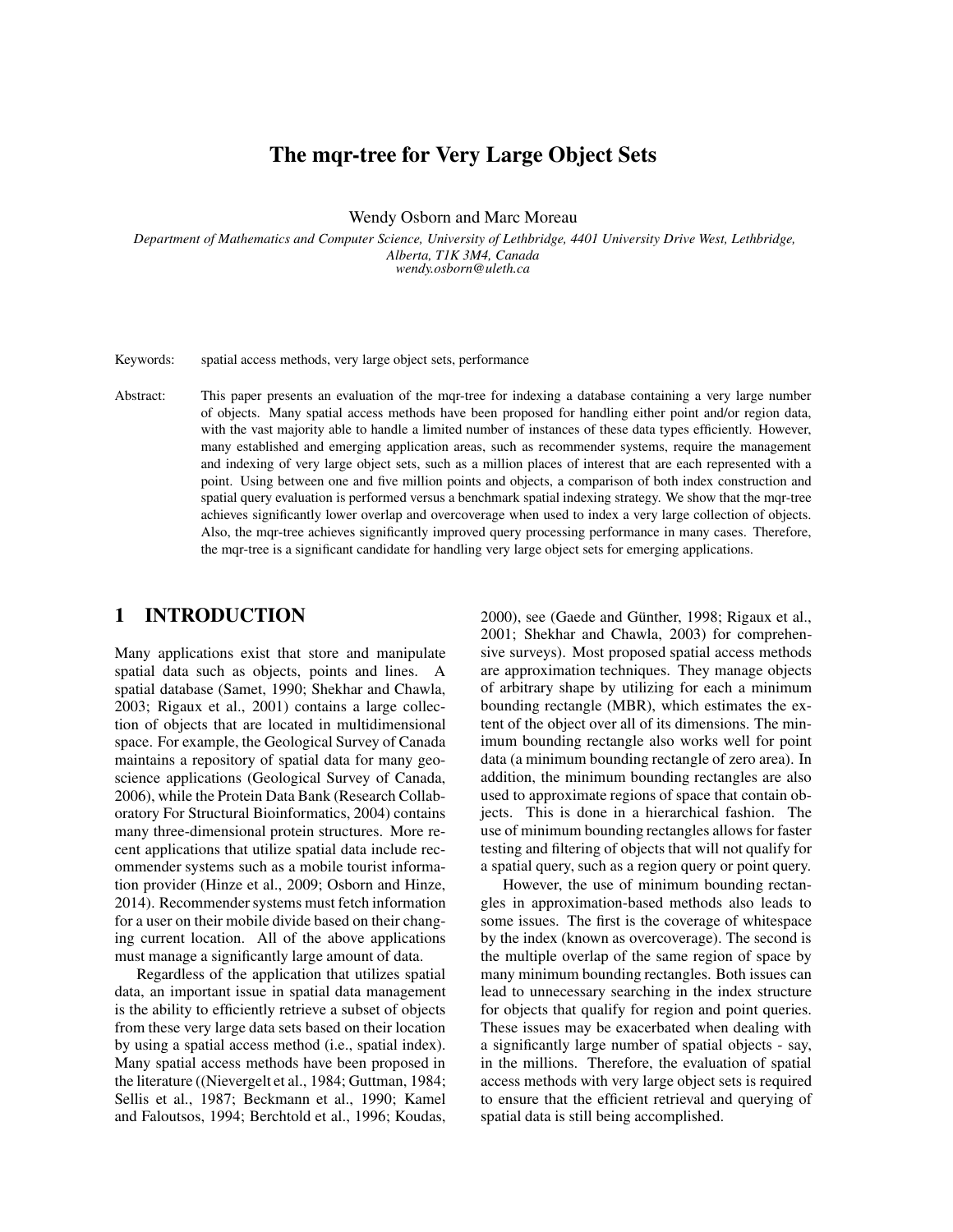|  |  | $A_x = B_x$ $A_x > B_x$ $A_y = B_y$ $A_y > B_y$ Placement |
|--|--|-----------------------------------------------------------|
|  |  | <b>SW</b>                                                 |
|  |  | <b>SW</b>                                                 |
|  |  | <b>NW</b>                                                 |
|  |  | NW                                                        |
|  |  | <b>SE</b>                                                 |
|  |  | <b>SE</b>                                                 |
|  |  | NE                                                        |
|  |  | NE                                                        |
|  |  |                                                           |

Figure 1: Relative orientation of A with respect to B

A recently proposed spatial access method, the mqr-tree (Moreau et al., 2009; Moreau and Osborn, 2012), focuses on minimizing overcoverage and overlap when indexing arbitrary objects, while keeping space utilization at 50% or more. In addition to efficiently handling objects of non-zero area, the mqrtree was shown to achieve zero overlap when solely indexing point data. This leads to point queries that can be executed without the need to search the same regions of space several times.

Therefore, we investigate further the ability of the mqr-tree to efficiently index a significantly larger set of objects and to provide a means to efficiently perform region and point queries on a very large object set. A comparison versus a benchmark strategy shows that: 1) the mqr-tree achieves significantly lower overlap and overcoverage, and 2) the mqr-tree also achieves performance improvements when used to execute region and point queries. This makes the mqr-tree a significant candidate for indexing the very large object and point sets required for spatial application, and in particular emerging applications such as recommender systems.

This paper proceeds as follows. Section 2 presents some background information on the mqr-tree. Section 3 overviews the factors that affect the performance of spatial access methods. Section 4 presents the framework and results of our performance evaluation. Finally, Section 5 concludes this paper and provides some directions of future research.

# 2 BACKGROUND

In this section, we present some background on the mqr-tree (Moreau et al., 2009; Moreau and Osborn, 2012) approximation-based spatial access method. Due to space limitations, more details the insertion and region search strategies can be found in (Moreau and Osborn, 2012).

The mqr-tree is a hierarchical spatial access

method. Unlike other proposed hierarchical spatial access methods (Nievergelt et al., 1984; Guttman, 1984; Sellis et al., 1987; Beckmann et al., 1990; Kamel and Faloutsos, 1994; Berchtold et al., 1996; Koudas, 2000), the mqr-tree utilizes two-dimensional nodes. These nodes allow spatial objects and points to be inserted in a way that maintain the spatial relationships between them and exploit them when performing spatial queries. Both the minimum bounding rectangles that represent objects and those covering regions that contain objects are organized in the same manner. Another difference between other proposed structures and the mqr-tree is that the mqr-tree is not a balanced data structure. However, the cost in balance is made up by significant savings in other cost factors, such as overcoverage and overlap (see Section 3).

The relative placement of a minimum bounding rectangle with respect to other minimum bounding rectangles in the mqr-tree is determined by using the centroids of their corresponding minimum bounding rectangles. Figure 1 depicts the defined relationships, where *A* refers to the centroid of a new minimum bounding rectangle, and *B* refers to the centre of a node region that contains other objects. The orientations (NE, SE, SW, NW) are defined to include centroids that fall on the axes (E, S, W, N, respectively). Also, an equals (EQ) orientation is included, to handle two centroids that overlap.

Figure 2 depicts the two-dimensional layout of a node. A node contains 5 locations, each of which correspond to one of the orientations (NE, SE, SW, NW, EQ) defined above. Each location can contain a pointer to either an object or another node. A node must have at least two locations that reference either an object or a subtree. The origin of the node is its centre. The centre is defined by the centroid of the minimum bounding rectangle for the node (called the node MBR). A node MBR contains the minimum bounding rectangles for all objects and subtrees that can be reached from the node. As objects are added to and removed from the node, the node MBR is adjusted to accommodate the new and removed objects.

Also depicted in Figure 2 are three objects that are indexed by the node. The node MBR is depicted by the dashed box. Object 1 is located in the NW location of the node because its centroid is located northwest of the centroid for the node MBR. Similarly, the centroid of Object 2 is located northeast of the centroid of the node MBR, so it is place in the NE location of the node. Finally, the centroid of Object 3 is located directly south of the centroid of the node MBR, so it is placed in the SE location in the node.

Figure 3 (from (Osborn and Hinze, 2014)) depicts an mqr-tree that contains points representing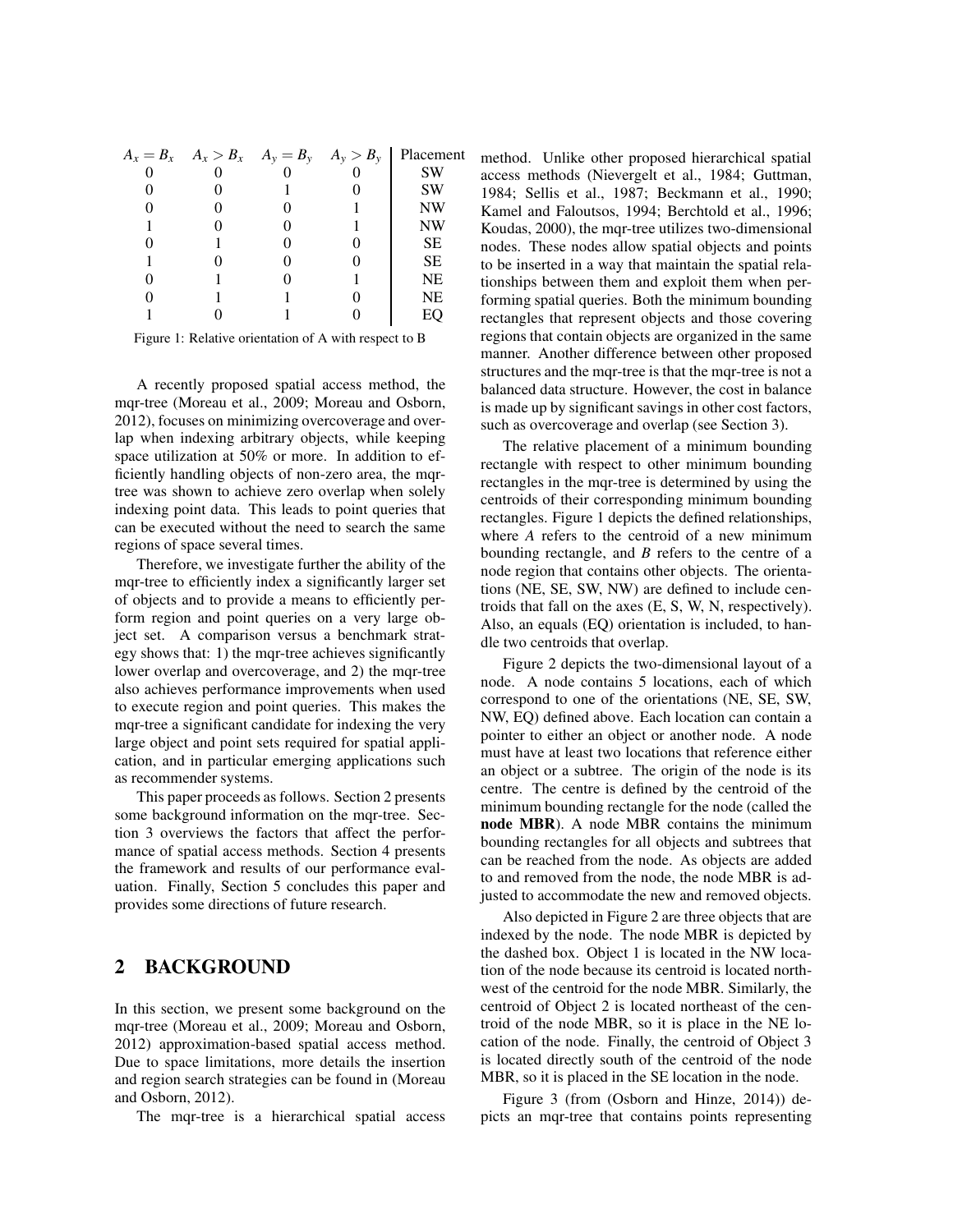

Figure 3: mqr-tree example

a selection of locations in New Zealand. The root node, which is highlighted in bold lines on the index, represents the node MBR that encompasses all other minimum bounding rectangles on the map (and also highlighted in bold lines). The root node references two minimum bounding rectangles with corresponding subtrees,which contain points for communities on the North Island and South Island respectively. Since the South Island subtree is southwest of the centroid of the root node MBR, it is placed in location SW. Similarly, the North Island subtree is northeast of the centroid of the root node MBR, and therefore is placed in location NE. Dunedin is located SW, and Christchurch is located NE (respectively) of the node MBR containing them, and therefore are placed SW and NE (respectively) in the node. Rotorua overlaps the centre of the node MBR containing it, and

is placed in location CTR. Finally, the node containing Wellington also contains references to two other subtrees.

### 3 PERFORMANCE FACTORS

In an approximation-based spatial access method, the performance of any spatial query is affected by different factors, including the tree height, space utilization in the nodes, overcoverage and overlap. We discuss these performance factors below:

• *Average space utilization* is the average number of minimum bounding rectangles per node. Ideally, the higher the number of minimum bounding rectangles per node, the lower the number of nodes and height of the tree.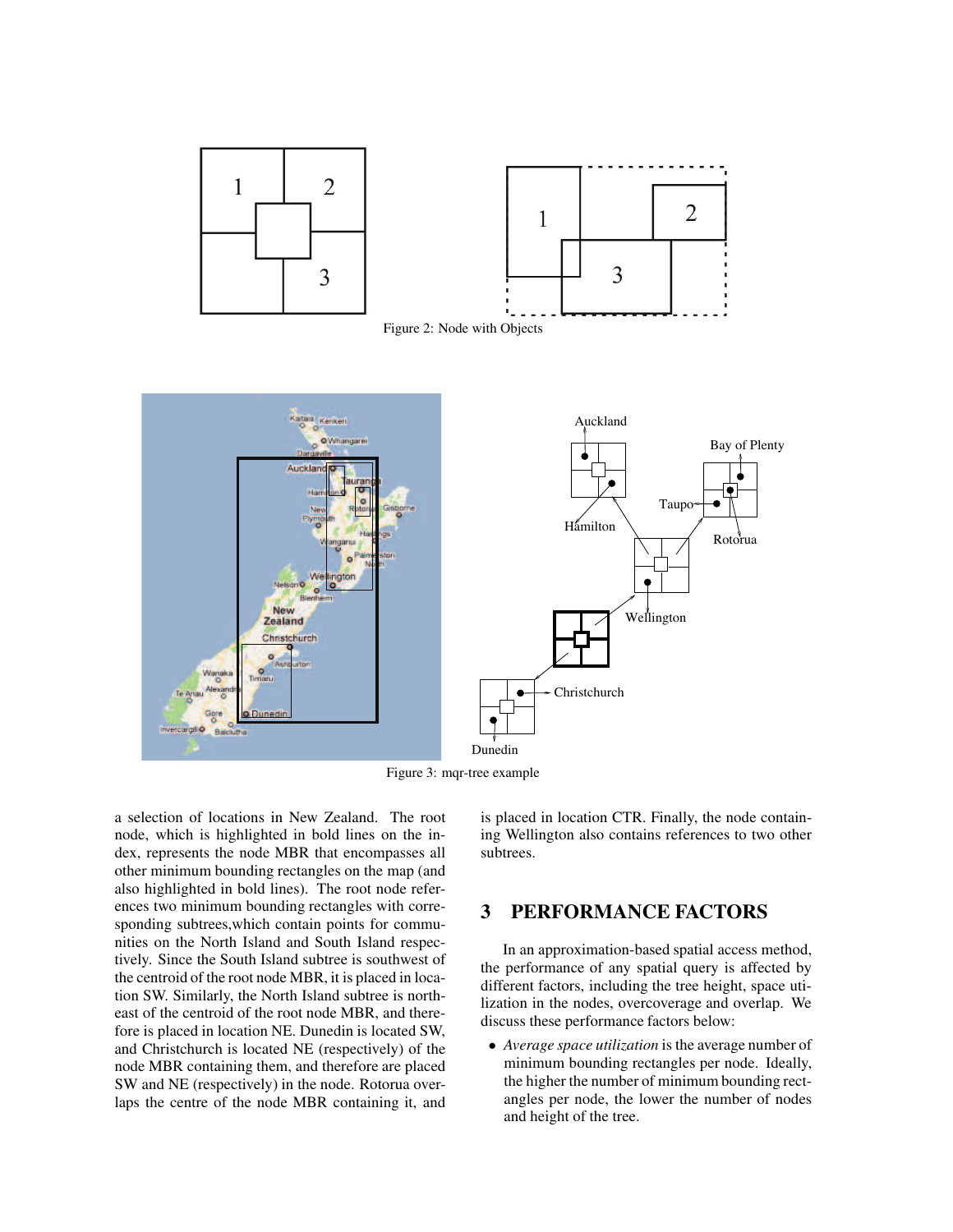| #objs     | index                | #nodes  | height | coverage    | overcoverage | overlap    | sp. util        |
|-----------|----------------------|---------|--------|-------------|--------------|------------|-----------------|
| 1,000,000 | mqr-tree             | 576012  | 11(14) | 1119513278  | 76605868     | 51278457   | 55              |
|           | $\overline{R}$ -tree | 392198  | 10     | 4082116307  | 808197010    | 793017305  | 70              |
| 2,000,000 | mqr-tree             | 1155177 | 11(14) | 2341881055  | 153502467    | 102799437  | 55              |
|           | R-tree               | 783755  | 10     | 9551639075  | 1896621703   | 1868199636 | 71              |
| 3,000,000 | mqr-tree             | 1730886 | 12(16) | 3600613232  | 230207810    | 154241842  | $\overline{55}$ |
|           | R-tree               | 1176238 | 11     | 13618377689 | 2641489767   | 2596676029 | 71              |
| 4,000,000 | mqr-tree             | 2304733 | 12(16) | 4877583581  | 306173488    | 205199188  | $\overline{55}$ |
|           | R-tree               | 1568264 | 11     | 19244154175 | 3817950567   | 3759439628 | 71              |
| 5,000,000 | mqr-tree             | 2883025 | 12(16) | 6183271262  | 383337570    | 256843983  | 55              |
|           | R-tree               | 1959231 |        | 30882512659 | 6256387504   | 6188027877 | 71              |

Table 1: Indexing Object Data

- *Overcoverage* is the amount of whitespace (i.e., areas not containing any objects) containin in the minimum bounding rectangles of a spatial index. Ideally, this value should be very low. A higher overcoverage will result in searches along paths in the index that will lead to no objects.
- *Overlap* is the amount of space covered by two or more minimum bounding rectangles. Ideally, overlap should minimal or even zero. Significant amounts of overlap will cause searches to traverse multiple paths that cover the same region of space, with many of those times being unnecessary and leading to no objects.
- *Height* is the number of nodes from the root to the leaf node on the longest path of the index. Ideally, the index should be shallow so that all paths to the leaf nodes require few disk accesses. However, shorter paths may result in trees with higher overlap and overcoverage.

# 4 EVALUATION

In this section, we present the methodology and results of our empirical evaluation of the mqr-tree for very large data sets. We compare the mqr-tree against the R-tree (Guttman, 1984), which is a benchmark for spatial indexing. We first present the overall framework for evaluation, the makeup of the data sets, and the evaluation criteria. This is followed by the results of our evaluation on these data sets.

### 4.1 Data Sets

All of our evaluations were performed using generated data sets. Altogether, 25 data sets were created - 15 for constructing the indices, and an additional 10 for evaluating the search performance of the mqr-tree. We used generated data, instead of real-world data, so that we could control the distribution of the data and size of the objects in our preliminary evaluations.

We first describe the files for index creation, then we describe the files for searching.

- Five data files contain between 1,000,000 and 5,000,000 points that were uniformly distributed across a region that was  $10 * \sqrt{\frac{\text{#points}^2}{1}}$  in area.
- The next five data files contained between 1,000,000 and 5,000,000 squares that were 10 units each, and were uniformly distributed across a region of the same size as that used for points.
- The remaining five data sets for creation contain between 1,000,000 and 5,000,000 objects which is a mixture of points and squares.
- In addition, 5 files were randomly generated to evaluate the performance of region searching. Each file contains 20 search regions that were 10 units each. Each search file corresponds to a data set size mentioned above.
- Finally, 5 files were randomly generated to evaluate the performance of point searching. Similarly, each file contains 20 search points and correspond to a data set size mentioned above.

### 4.2 Evaluation Framework

We perform evaluations on both the construction and the search performance of the mqr-tree. The insertion evaluation framework will be presented first, followed by the framework for evaluating searching.

For both the mqr-tree and R-tree, we used a fanout of 5 entries per node. This choice is due to the mqrtree having a 5-node fanout limit. Reducing the R-tree to a 5-node fanout would guarantee a fair comparison.

For each data set, we created one mqr-tree and 10 R-trees by repeated insertion of every object in the data set. Each tree was built using a random ordering of the object set. The number of nodes, height (both worst-case and average-case), average space utilization in each node, total coverage of all minimum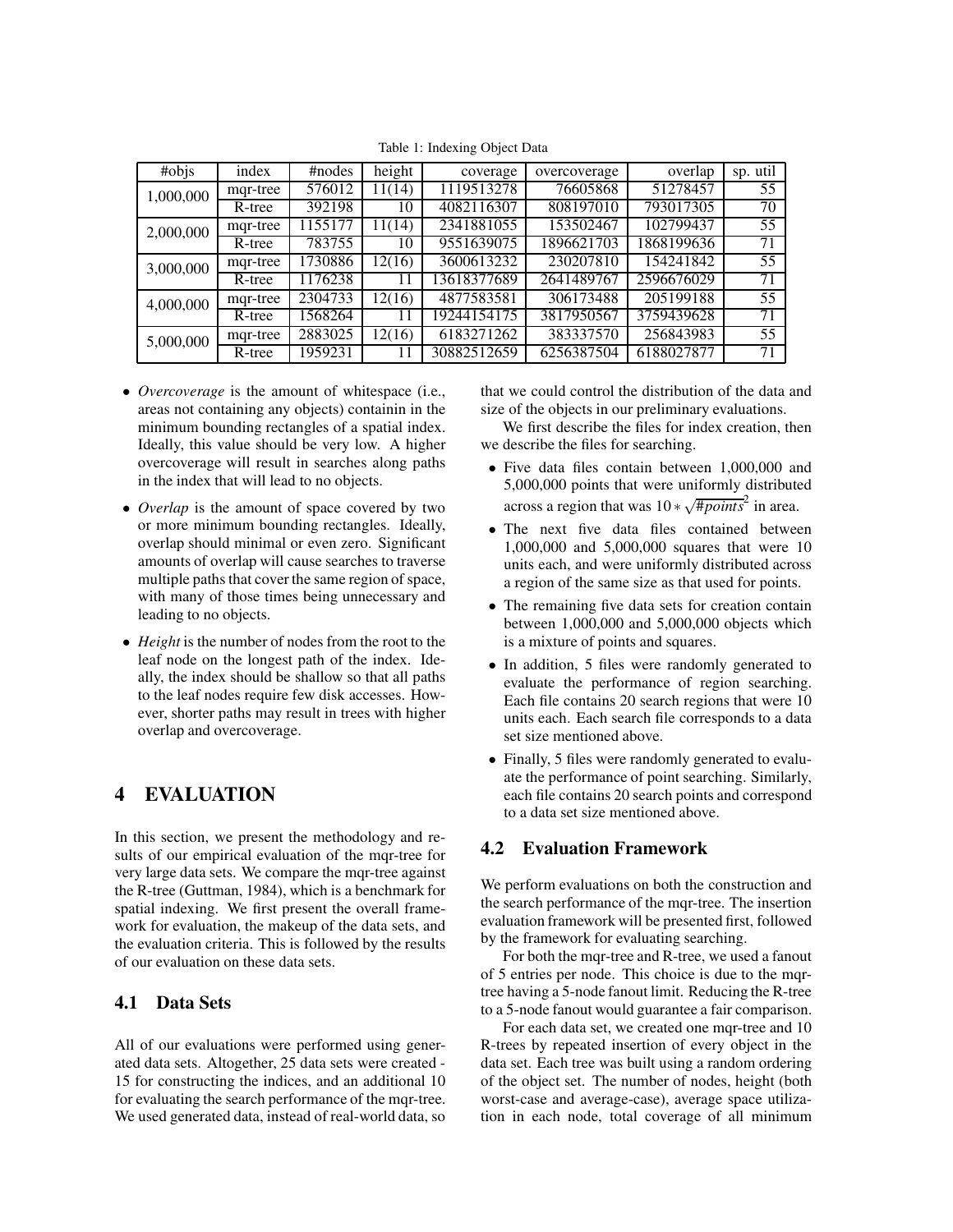| #objs     | index    | #nodes                | height | coverage    | overcoverage | overlap    | sp. util |
|-----------|----------|-----------------------|--------|-------------|--------------|------------|----------|
| 1,000,000 | mgr-tree | 575993                | 11(14) | 899829674   | 99999647     | 0          | 55       |
|           | R-tree   | 385331                | 10     | 3471592309  | 775006290    | 675006640  | 71       |
| 2,000,000 | mgr-tree | $\overline{11}$ 55314 | 11(14) | 1902010284  | 200221974    | $\Omega$   | 55       |
|           | R-tree   | 770889                | 10     | 8034028888  | 1761219524   | 1560997542 | 71       |
| 3,000,000 | mqr-tree | 1729328               | 12(14) | 2940363153  | 300328747    | $\Omega$   | 55       |
|           | R-tree   | 1156297               | 11     | 12881506927 | 2814777938   | 2514449189 | 71       |
| 4,000,000 | mgr-tree | 2304621               | 12(16) | 3999071988  | 399999680    | $\Omega$   | 55       |
|           | R-tree   | 1541392               |        | 21209175398 | 4670080750   | 4270081079 | 71       |
| 5,000,000 | mgr-tree | 2883030               | 12(16) | 5083956406  | 500416712    | $\Omega$   | 55       |
|           | R-tree   | 1927280               |        | 26404730270 | 5829899230   | 5329482524 | 71       |

Table 2: Indexing Point Data

Table 3: Indexing Mixed Object and Point Data

| #objs     | index    | #nodes  | height | coverage    | overcoverage | overlap    | sp. util        |
|-----------|----------|---------|--------|-------------|--------------|------------|-----------------|
| 1,000,000 | mgr-tree | 587209  | 11(14) | 566623167   | 40418311     | 29935198   | 54              |
|           | R-tree   | 393018  | 10     | 2072809600  | 418732883    | 411397435  | 70              |
| 2,000,000 | mqr-tree | 1178897 | 11(16) | 1181198140  | 80525151     | 60011758   | $\overline{54}$ |
|           | R-tree   | 785851  | 10     | 4213706283  | 833688678    | 819272092  | 70              |
| 3,000,000 | mar-tree | 1767303 | 12(16) | 1816095721  | 120919999    | 89841540   | 54              |
|           | R-tree   | 1178270 | 11     | 7281617131  | 1469500615   | 1448862536 | 70              |
| 4,000,000 | mgr-tree | 2348069 | 12(16) | 2464062205  | 161339416    | 119849135  | $\overline{54}$ |
|           | R-tree   | 1570870 | 11     | 10140414556 | 2036878811   | 2009435617 | 70              |
| 5,000,000 | mqr-tree | 2932339 | 12(16) | 3119947706  | 201588891    | 149992043  | $\overline{5}4$ |
|           | R-tree   | 1962555 |        | 13755635004 | 2788853267   | 2755657374 | 70              |

bounding rectangles, total overcoverage of all minimum bounding rectangles, and the total overlap between all minimum bounding rectangles was calculated for each tree. With respect to tree height, the R-tree is balanced, so therefore all paths are the same length and therefore the worst-case and average case height will be the same. The mqr-tree, however, is not balanced. Therefore, both the longest path and the average path length will need to be recorded. On all result tables, this will be indicated by the average path length, followed by the longest length in parentheses.

For the R-trees, an average for each performance factor was calculated because each R-tree will vary based on insertion order. This is not the case for the mqr-tree - the same index will be created regardless of the insertion order (Moreau and Osborn, 2012).

In addition to index construction, each index will be evaluated for the performance of both region searching and point searching. After each tree is constructed, both the corresponding region search and point search query sets will be applied. The performance criteria for both types of search is the number of nodes that must be accessed (i.e. page hits) in order to find all overlapping points or objects (or find the lack thereof). We assume the worst-case scenario of one disk access per node in our work. After all region and point queries have been executed, an average number of page hits is calculated for each query type.

#### 4.3 Index Construction Results

Table 1 depicts the results of the performance evaluation for index construction using the object data. With respect to coverage, overcoverage and overlap, that the mqr-tree achieves significant improvements over the R-tree for all object set sizes, especially for overcoverage and overlap. We see an improvement of between 90-94% for overcoverage, a 93-96% improvement for overlap, and a 72-80% improvement in coverage. In all cases, the improvement in coverage, overcoverage and overlap improves as the number of points in the index increases. The R-tree does achieves higher space utilization, a lower number of notes and a lower maximum tree height over the mqrtree. However, the following must be noted. First, the improvement in height of the R-tree over the mqrtree is between 21-23%. In addition, the improvement in the number of nodes of the R-tree is approximately 33%. Both are significantly lower increases than those achieved in coverage, overlap and overcoverage by the mqr-tree. Finally, the mqr-tree still achieves over 50% space utilization for all cases. Finally, the average height of the mqrtree, at approximately 75% of the maximum height, is almost identical to that for the R-tree. These are more minor sacrifices to make for the other significant improvements.

Table 2 depicts the performance evaluation results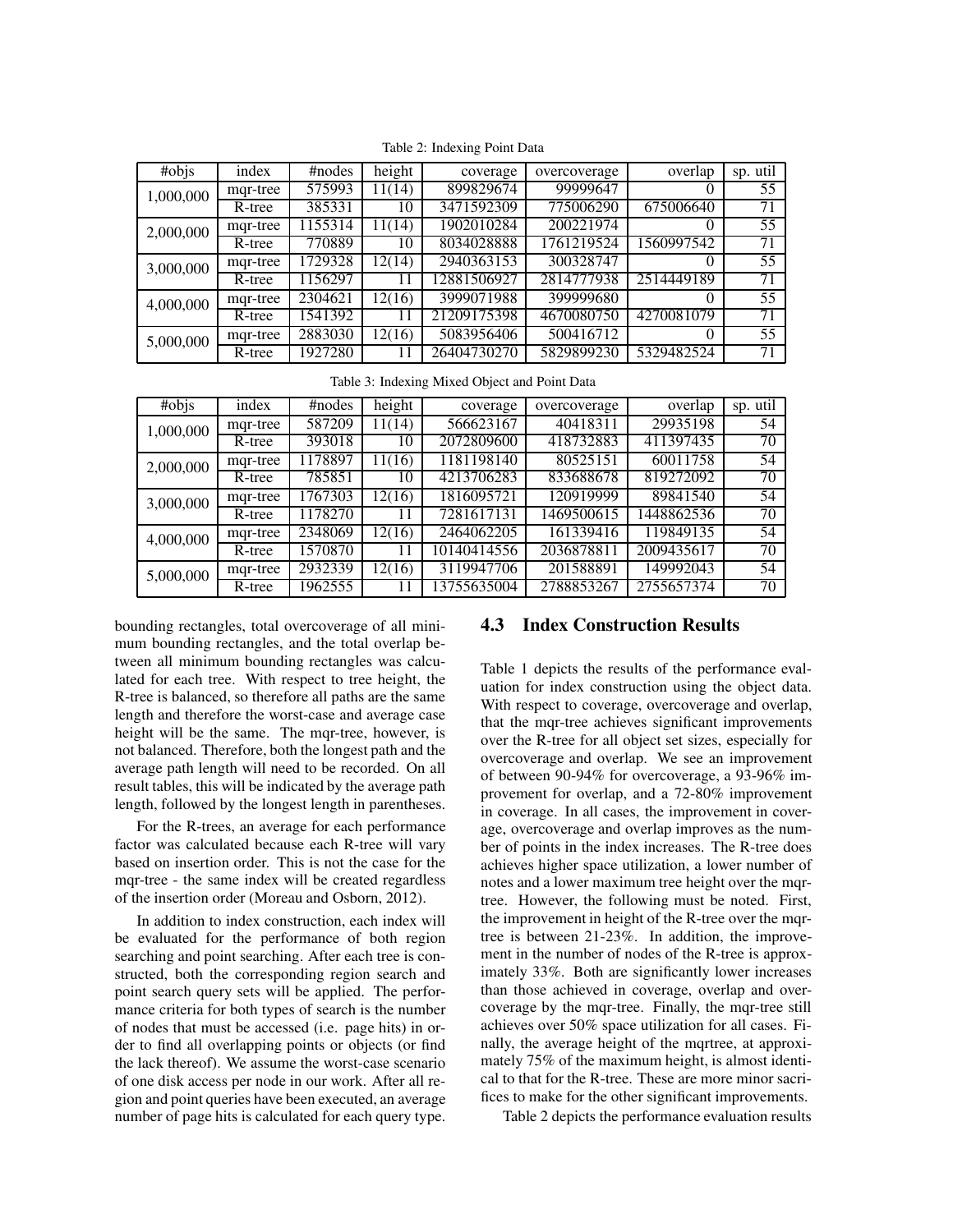

Figure 4: Search - Indexed Object Data



Figure 5: Search - Indexed Point Data



Figure 6: Search - Indexed Mixed Object and Point Data

when point data is used to construct the indices. Because the mqr-tree is only indexing point data here, we achieve the expected zero overlap.We also observe an improvement of between 87-92% in overcoverage and between 74-81% in coverage. It should be noted here that the values for coverage, overlap and overcoverage are lower for both the mqr-tree and R-tree over those found when both structures were indexing object data. Also, the space utilization and tree heights are almost identical to those found for the mqr-tree and R-tree when object data was indexed.

In Table 3 we present the results of the final construction performance evaluation when the mixed data set was used to construct the indexes. Here for all performance factors, we find improvement trends that are similar to those found for the object-indexed data. The improvement in coverage is between 72-78%, while the improvements for overcoverage and overlap are between 90-93% and 92-95% respectively.

A very surprising find, however, is with the values overall when compared to the object-indexed and point-indexed data above. When indexing data that is a mix of points and objects, the lowest coverage and overcoverage are achieved for both the mqr-tree and R-tree, and the overlap for the R-tree is also the lowest. It would be expected that a mixed data set would achieve lower values over the object data set, but not over the data set consisting entirely of points! We feel the reason for this lies in how the data is organized. For a mixed data set, many points may be enclosed by another object, and therefore will not result in extra overcoverage or overlap. For a point data set, because the points have no objects to cover them, the point set will generate additional whitespace (and therefore, overcoverage) and possibly overlap as well.

#### 4.4 Search Results

As mentioned, after each index was constructed, each was evaluated for search performance using 20 region queries and 20 point queries. Figures 4 to 6 depict the results of the search evaluation. On all charts, *mbrObj* and *rObj* are the average number of node accesses (i.e. page hits) required for the mqr-tree and Rtree, respectively, to process the region queries, while *mqrPoint* and *rPoint* are the average number of node accesses required for the mqr-tree and R-tree, respectively, to process point queries. Across all figures, we see that the mqr-tree has a lower number of node accesses required for processing all spatial queries. In particular, for region queries, the mqr-tree achieves between 30-40% less node accesses than the R-tree. For point queries, the mqr-tree still outperforms the R-tree, but the decrease in node accesses are not as significant in many cases. The exception to this is when a point search is performed in point and mixed object data when the number of objects in the index is around 4 to 5 million. Then some more significant results are achieved

We also make the following observations. First, although the mqr-tree requires a number of node access that is larger than the average tree height, it is always lower than the maximum height. Therefore, even if extra paths are being searched, it involves very few nodes. Second, in every case (both for region and point queries), the R-tree has a number of node accesses that is larger than its tree height. In particular, for object queries, the number of node accesses is also larger than the maximum height for the mqr-tree. This